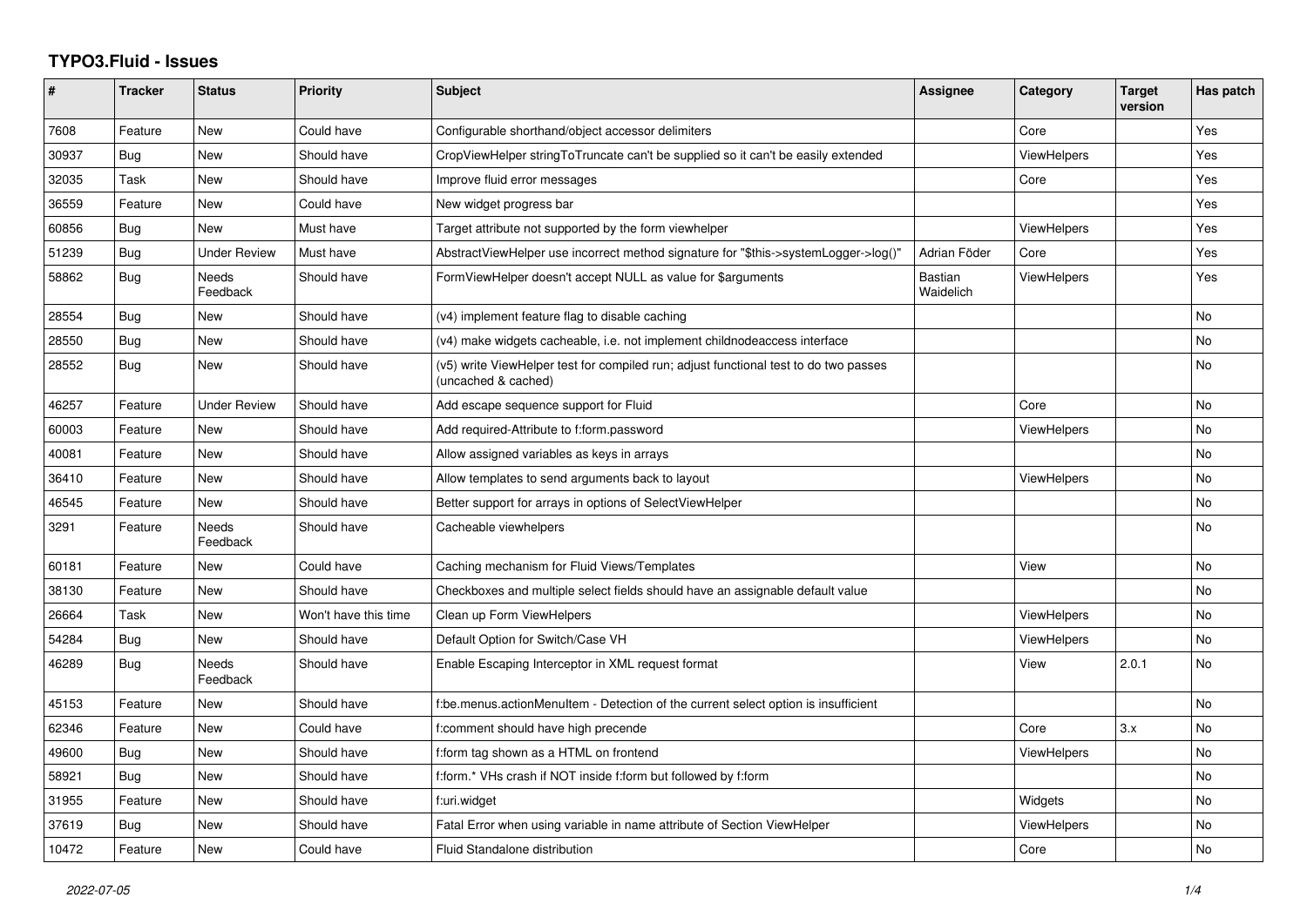| ∦     | <b>Tracker</b> | <b>Status</b>       | <b>Priority</b>      | <b>Subject</b>                                                                                       | <b>Assignee</b> | Category           | <b>Target</b><br>version | Has patch |
|-------|----------------|---------------------|----------------------|------------------------------------------------------------------------------------------------------|-----------------|--------------------|--------------------------|-----------|
| 49038 | Bug            | New                 | Must have            | form.select does not select the first item if prependOptionValue is used                             |                 |                    |                          | No        |
| 8648  | Bug            | New                 | Should have          | format.crop ViewHelper should support all features of the crop stdWrap function                      |                 | <b>ViewHelpers</b> |                          | No        |
| 58983 | Bug            | New                 | Should have          | format.date does not respect linebreaks and throws exception                                         |                 |                    |                          | No        |
| 47669 | Task           | New                 | Should have          | FormViewHelper does not define the default request method                                            |                 |                    |                          | No        |
| 5636  | Task           | <b>Under Review</b> | Must have            | Form_RadioViewHelper and CheckBoxViewHelper miss check for existing object<br>before it is accessed. |                 |                    |                          | No        |
| 45394 | Task           | New                 | Should have          | Forwardport Unit test for standalone view                                                            |                 | View               |                          | No        |
| 28553 | Bug            | New                 | Should have          | improve XHProf test setup                                                                            |                 |                    |                          | No        |
| 56237 | Task           | New                 | Should have          | in-line (Condition) View Helpers should not evaluate on parsing                                      |                 |                    |                          | No        |
| 57885 | Bug            | New                 | Must have            | Inputs are cleared from a second form if the first form produced a vallidation error                 |                 |                    |                          | No        |
| 51100 | Feature        | New                 | Must have            | Links with absolute URI should have the option of URI Scheme                                         |                 | ViewHelpers        |                          | No.       |
| 27607 | <b>Bug</b>     | New                 | Must have            | Make Fluid comparisons work when first element is STRING, second is NULL.                            |                 | Core               |                          | No        |
| 26658 | Task           | New                 | Won't have this time | Make Form ViewHelpers consistent                                                                     |                 | ViewHelpers        |                          | No        |
| 30555 | Feature        | New                 | Could have           | Make TagBuilder more extensible                                                                      |                 | Core               |                          | No        |
| 28549 | Bug            | New                 | Should have          | make widgets cacheable, i.e. not implement childnodeaccess interface                                 |                 |                    |                          | No        |
| 42397 | Feature        | New                 | Should have          | Missing viewhelper for general links                                                                 |                 |                    |                          | No        |
| 40064 | Bug            | New                 | Must have            | Multiselect is not getting persisted                                                                 |                 | ViewHelpers        |                          | No        |
| 60271 | Feature        | New                 | Should have          | Paginate viewhelper, should also support arrays                                                      |                 |                    |                          | No        |
| 36655 | Bug            | <b>New</b>          | Should have          | <b>Pagination Links</b>                                                                              |                 | Widgets            |                          | No        |
| 45384 | Bug            | <b>New</b>          | Must have            | Persisted entity object in widget-configuration cannot be deserialized (after reload)                |                 | Widgets            | 2.0.1                    | No        |
| 34682 | Bug            | <b>Under Review</b> | Should have          | Radio Button missing checked on validation error                                                     |                 | ViewHelpers        |                          | No        |
| 39936 | Feature        | New                 | Should have          | registerTagAttribute should handle default values                                                    |                 | ViewHelpers        |                          | No        |
| 42743 | Task           | New                 | Should have          | Remove inline style for hidden form fields                                                           |                 |                    |                          | No        |
| 43071 | Task           | New                 | Should have          | Remove TOKENS for adding fallback teplates in B                                                      |                 |                    |                          | No        |
| 43072 | Task           | New                 | Should have          | Remove TOKENS for adding templates fallback in Backporter                                            |                 | View               |                          | No        |
| 38369 | Bug            | New                 | Must have            | Resource ViewHelpers should not fall back to request package                                         |                 | View               |                          | No.       |
| 33215 | Feature        | New                 | Should have          | RFC: Dynamic values in ObjectAccess paths                                                            |                 |                    |                          | No        |
| 39990 | Bug            | New                 | Should have          | Same form twice in one template: hidden fields for empty values are only rendered<br>once            |                 | Core               |                          | No        |
| 8989  | Feature        | Needs<br>Feedback   | Could have           | Search path for fluid template files                                                                 |                 | View               |                          | No        |
| 49756 | Feature        | <b>Under Review</b> | Should have          | Select values by array key in checkbox viewhelper                                                    |                 |                    |                          | No        |
| 65424 | <b>Bug</b>     | <b>Under Review</b> | Should have          | SelectViewHelper must respect option(Value Label)Field for arrays                                    |                 | ViewHelpers        |                          | No        |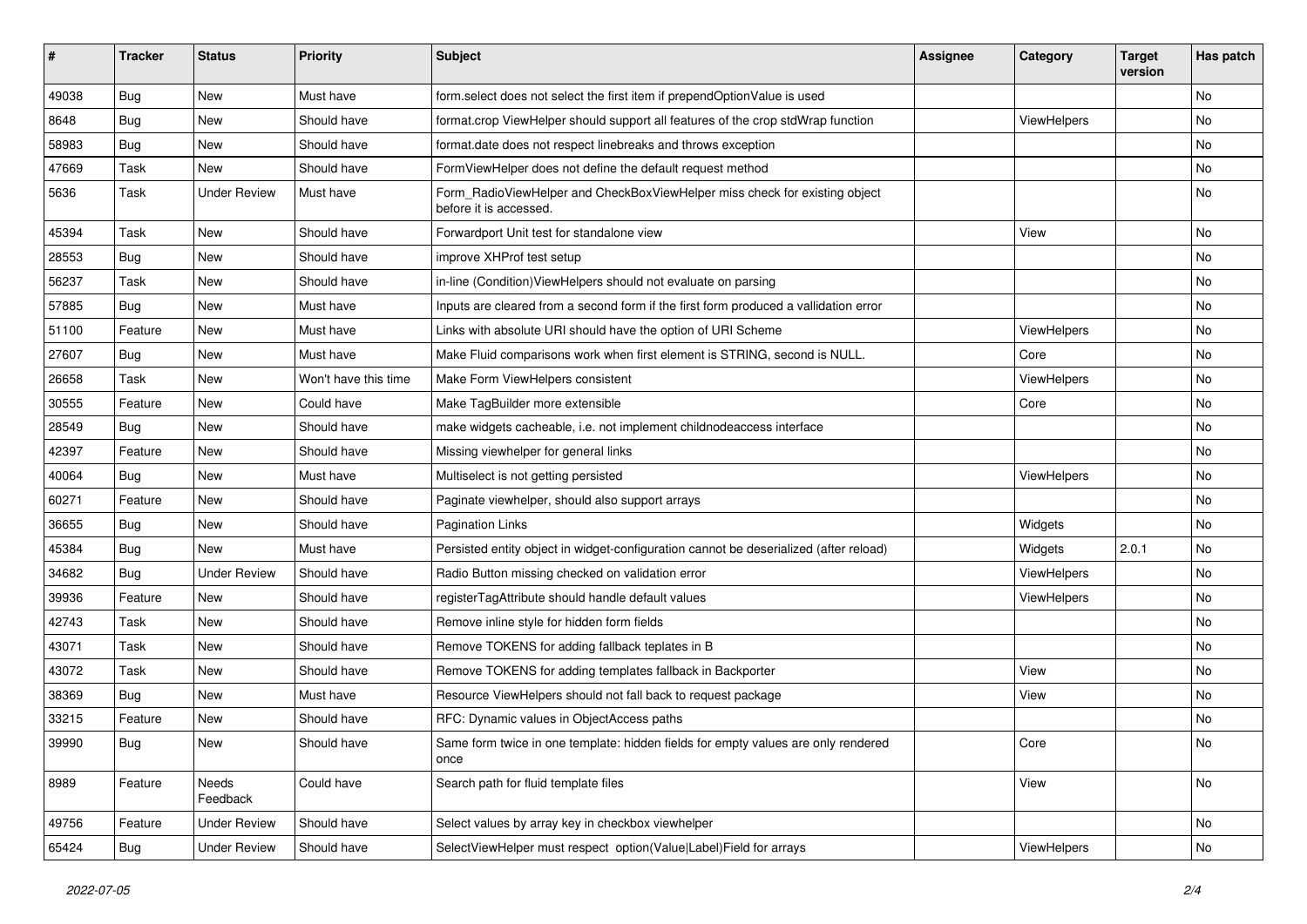| #     | <b>Tracker</b> | <b>Status</b>       | <b>Priority</b> | <b>Subject</b>                                                                                         | Assignee                     | Category           | <b>Target</b><br>version | Has patch |
|-------|----------------|---------------------|-----------------|--------------------------------------------------------------------------------------------------------|------------------------------|--------------------|--------------------------|-----------|
| 44234 | <b>Bug</b>     | <b>Under Review</b> | Should have     | selectViewHelper's sorting does not respect locale collation                                           |                              | ViewHelpers        | 2.1                      | <b>No</b> |
| 46091 | Task           | Needs<br>Feedback   | Should have     | Show source file name and position on exceptions during parsing                                        |                              |                    |                          | <b>No</b> |
| 52591 | <b>Bug</b>     | New                 | Should have     | The Pagination Widget broken for joined objects                                                        |                              |                    |                          | <b>No</b> |
| 10911 | Task           | New                 | Should have     | Tx Fluid ViewHelpers Form AbstractFormViewHelper->renderHiddenIdentityField<br>should be more reliable |                              | <b>ViewHelpers</b> |                          | <b>No</b> |
| 34309 | Task           | New                 | Could have      | Unknown ViewHelpers cause exception - should be handled more graceful                                  |                              | <b>ViewHelpers</b> |                          | No        |
| 3481  | Bug            | New                 | Should have     | Use ViewHelperVariableContainer in PostParseFacet                                                      |                              | Core               |                          | No        |
| 51277 | Feature        | New                 | Should have     | ViewHelper context should be aware of actual file occurrence                                           |                              |                    |                          | No        |
| 47006 | <b>Bug</b>     | <b>Under Review</b> | Should have     | widget identifier are not unique                                                                       |                              |                    |                          | <b>No</b> |
| 52419 | <b>Bug</b>     | New                 | Should have     | Wrong PHPDocs notation for default value inline f:translate viewhelper                                 |                              |                    | 2.0                      | <b>No</b> |
| 50888 | Bug            | Under Review        | Should have     | WSOD by changing name of section and if Fluid caches are generated                                     |                              |                    |                          | No        |
| 54195 | Task           | New                 | Should have     | Rename and move FormViewHelper's errorClass value, currently 'f3-form-error'                           | Adrian Föder                 | ViewHelpers        |                          | No        |
| 59057 | Bug            | <b>Under Review</b> | Must have       | Hidden empty value fields shoud be disabled when related field is disabled                             | <b>Bastian</b><br>Waidelich  | ViewHelpers        |                          | No        |
| 53806 | Bug            | Under Review        | Should have     | Paginate widget maximumNumberOfLinks rendering wrong number of links                                   | Bastian<br>Waidelich         | Widgets            |                          | No        |
| 3725  | Feature        | New                 | Could have      | <b>CSS Engine</b>                                                                                      | Christian Müller             | <b>ViewHelpers</b> |                          | <b>No</b> |
| 55008 | Bug            | Under Review        | Should have     | Interceptors should be used in Partials                                                                | Christian Müller             |                    |                          | <b>No</b> |
| 33628 | <b>Bug</b>     | Needs<br>Feedback   | Must have       | Multicheckboxes (multiselect) for Collections don't work                                               | Christian Müller             | <b>ViewHelpers</b> |                          | <b>No</b> |
| 37095 | Feature        | New                 | Should have     | It should be possible to set a different template on a Fluid TemplateView inside an<br>action          | Christopher<br><b>Hlubek</b> |                    |                          | <b>No</b> |
| 43346 | Feature        | <b>Under Review</b> | Should have     | Allow property mapping configuration via template                                                      | Karsten<br>Dambekalns        | <b>ViewHelpers</b> | 2.1                      | No        |
| 8491  | Task           | Needs<br>Feedback   | Should have     | link action and uri action differ in absolute argument                                                 | Karsten<br>Dambekalns        | <b>ViewHelpers</b> |                          | No        |
| 36662 | <b>Bug</b>     | Needs<br>Feedback   | Should have     | Checked state isn't always correct when property is collection                                         | Kevin Ulrich<br>Moschallski  | <b>ViewHelpers</b> | 1.1.1                    | <b>No</b> |
| 52640 | Feature        | <b>Under Review</b> | Should have     | Create an UnlessViewHelper as opposite to the IfViewHelper                                             | Marc Neuhaus                 |                    |                          | <b>No</b> |
| 28551 | Bug            | Accepted            | Should have     | (v4) backport VHTest                                                                                   | Sebastian<br>Kurfuerst       |                    |                          | No        |
| 12863 | <b>Bug</b>     | New                 | Should have     | Attributes of a viewhelper can't contain a '-'                                                         | Sebastian<br>Kurfuerst       | Core               |                          | No        |
| 40998 | <b>Bug</b>     | <b>Under Review</b> | Should have     | Missing parent request namespaces in form field name prefix                                            | Sebastian<br>Kurfuerst       | <b>ViewHelpers</b> | 1.1.1                    | <b>No</b> |